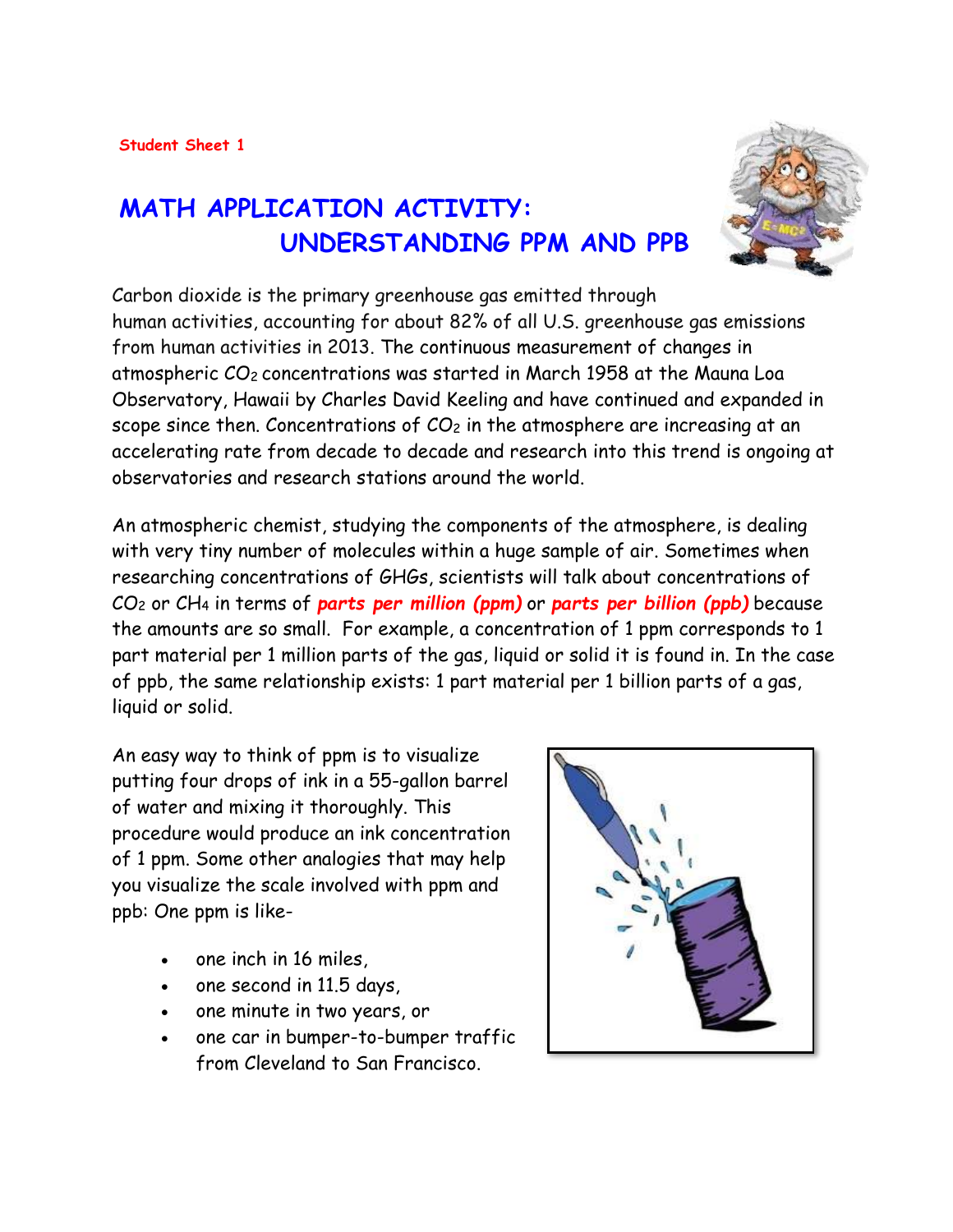An even smaller concentration measurement, used for methane (CH4) is parts per billion (ppb). One ppb is one part in 1 billion. One drop of ink in one of the largest

tanker trucks used to haul gasoline would be an ink concentration of 1 ppb. Because a ppb is a thousand times smaller than a ppm, other analogies would be:

- one sheet in a roll of toilet paper stretching from New York to London, or
- one pinch of salt in 10 tons of potato chips or
- one second in nearly 32 years.



But just because these amounts are small does not mean that they are not important. Gases

like carbon dioxide ( $CO<sub>2</sub>$ ), methane (CH<sub>4</sub>) and water vapor (H<sub>2</sub>O), as well as several other potent GHGs, are particularly important and have three special characteristics:

- $\ddotplus$  Each is a powerful greenhouse gas and produces positive radiative forcing
- $\ddotplus$  Each exists for a long time in the atmosphere, so that fluctuations in concentration are small when compared to average concentration levels, which tends to warm the surface of the Earth.
- $\ddotplus$  Each has significant anthropogenic (man-made) contributions.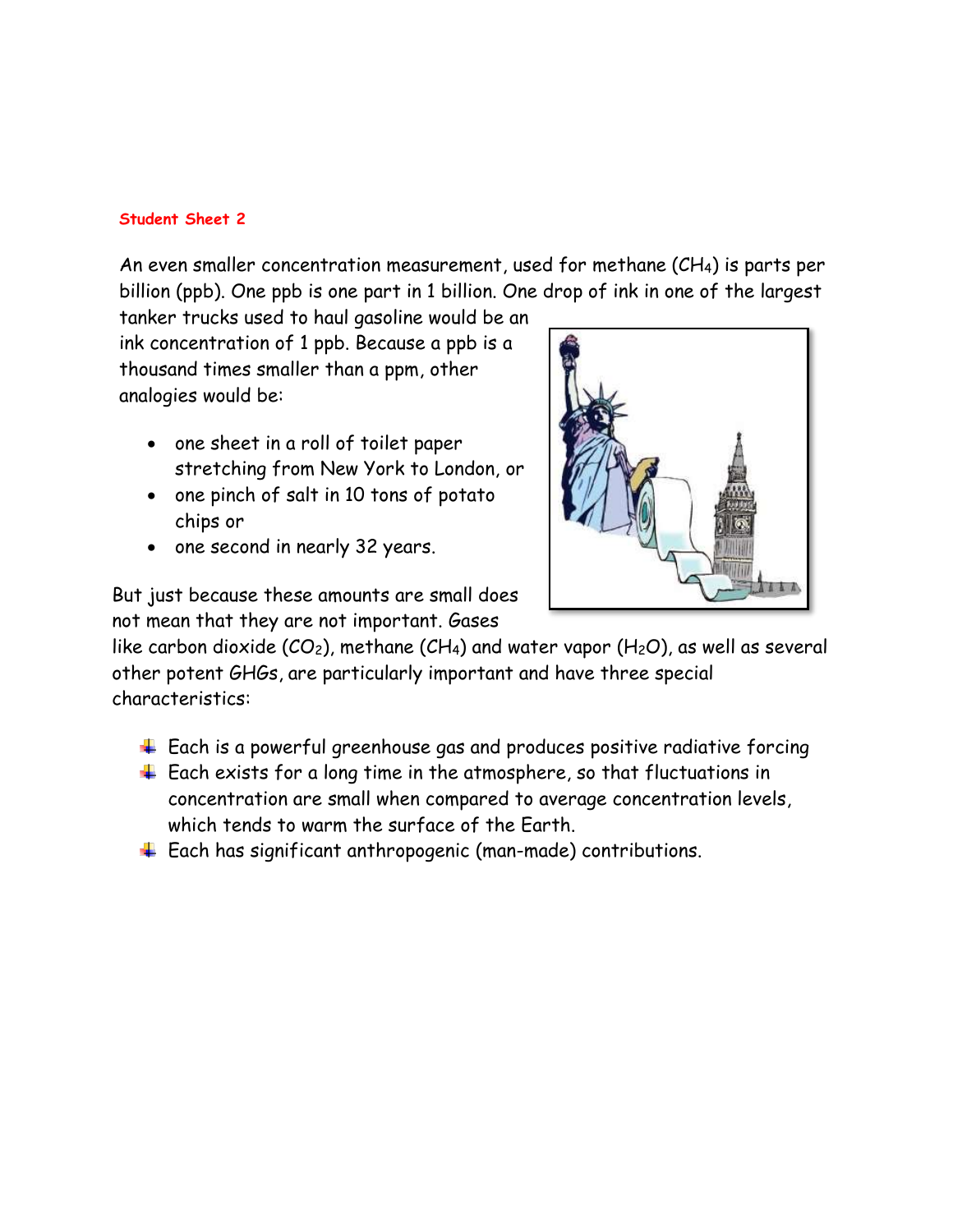

In fact, the increased concentrations of both CO<sup>2</sup> and CH<sup>4</sup> are so powerful that small changes in their concentrations have caused significant increases in the surface temperature of the planet. The global average surface temperature has increased since 1861 and is due, in large part, to an 85 parts-per-million (ppm) increase in carbon dioxide and a 1-ppm increase in methane concentration. These changes are significant and likely to have resulted in the largest

temperature change of any century during the past 1,000 years.

### **ANALYSIS AND COMPREHENSION**

- 1. Record the color of the contents of each cup in **DATA TABLE** 1.
- 2. In which cup was the color most intense? Why?
- 3. In which cup is the color least intense? Why?
- 4. a. Are there any cups in which the liquid is colorless? b. Is there any food coloring in these cups? c. How do you know?
- 5. Cup #1 contains food coloring and no water added. What is the percent concentration of the food coloring in Cup #1?
- 6. One hundred percent (100%) can be written 100/100. Complete the following fraction so that both are equal: 100/100 = \_\_\_\_\_\_\_ /1,000,000
- 7. The concentration of food coloring in Cup #1 is 1,000,000 ppm or 1 million parts per million. Using this information complete the **CONCENTRATION** row of **DATA TABLE** 2. Convert the ppms to ppbs and identify the cups.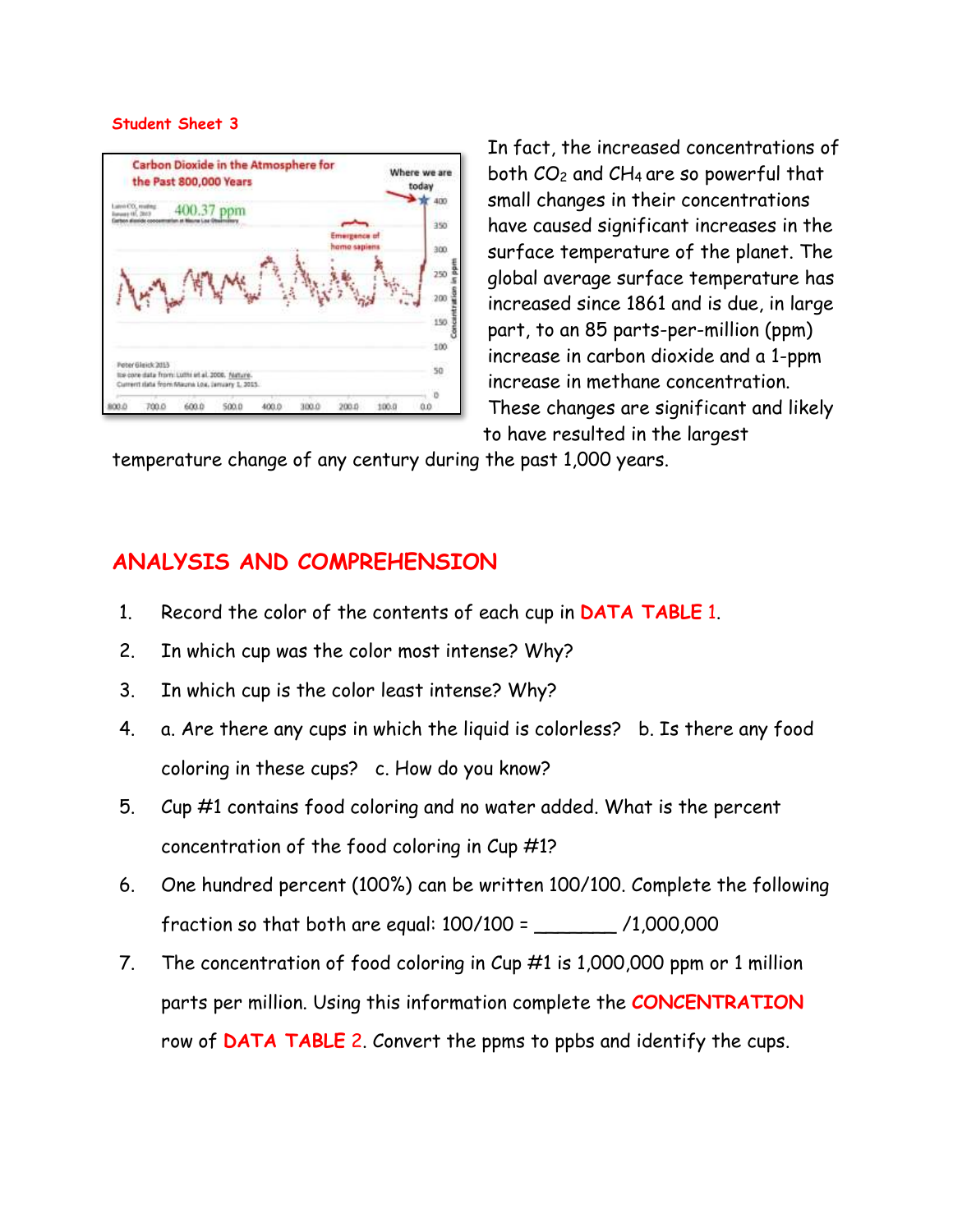8. Earth's atmosphere contains 78% nitrogen (N) and 21% oxygen (O). Write these percentage as concentrations in ppm:

a.  $78\% =$  \_\_\_\_\_\_\_/100 = \_\_\_\_\_\_\_\_\_\_\_\_\_\_\_\_\_\_\_\_/1,000,000= \_\_\_\_\_\_\_\_\_\_\_\_\_\_\_\_\_\_\_\_\_\_\_\_

b. 21%= \_\_\_\_\_\_/100 = \_\_\_\_\_\_\_\_\_\_\_\_\_\_/ 1,000,000= \_\_\_\_\_\_\_ppm

- 9. Carbon dioxide  $(CO_2)$ , methane  $(CH_4)$ , nitrous oxide  $(N_2O)$  and CFCs are gases, which affect the temperature of the atmosphere. Their concentrations are listed in **DATA TABLE 2**. Which of the cups of coloring is closest in concentration to the concentration of each gas?
- 10. How does the concentration of greenhouse gases compare to the concentration of oxygen and nitrogen?
- 11. At what concentration did you notice that the color of the drink mix was no longer visible?
- 12. How can such small concentrations of gases like  $CO<sub>2</sub>$  and  $CH<sub>4</sub>$  have such a large effect on our atmosphere?
- 13. Illustrate a slice of the atmosphere indicating the concentrations of each of the various gases listed in **DATA TABLE 3**. Make a graph, chart, picture, or drawing. Represent the gases of the atmosphere in their ppm.
- 14. Complete the missing information in **DATA TABLE 4**.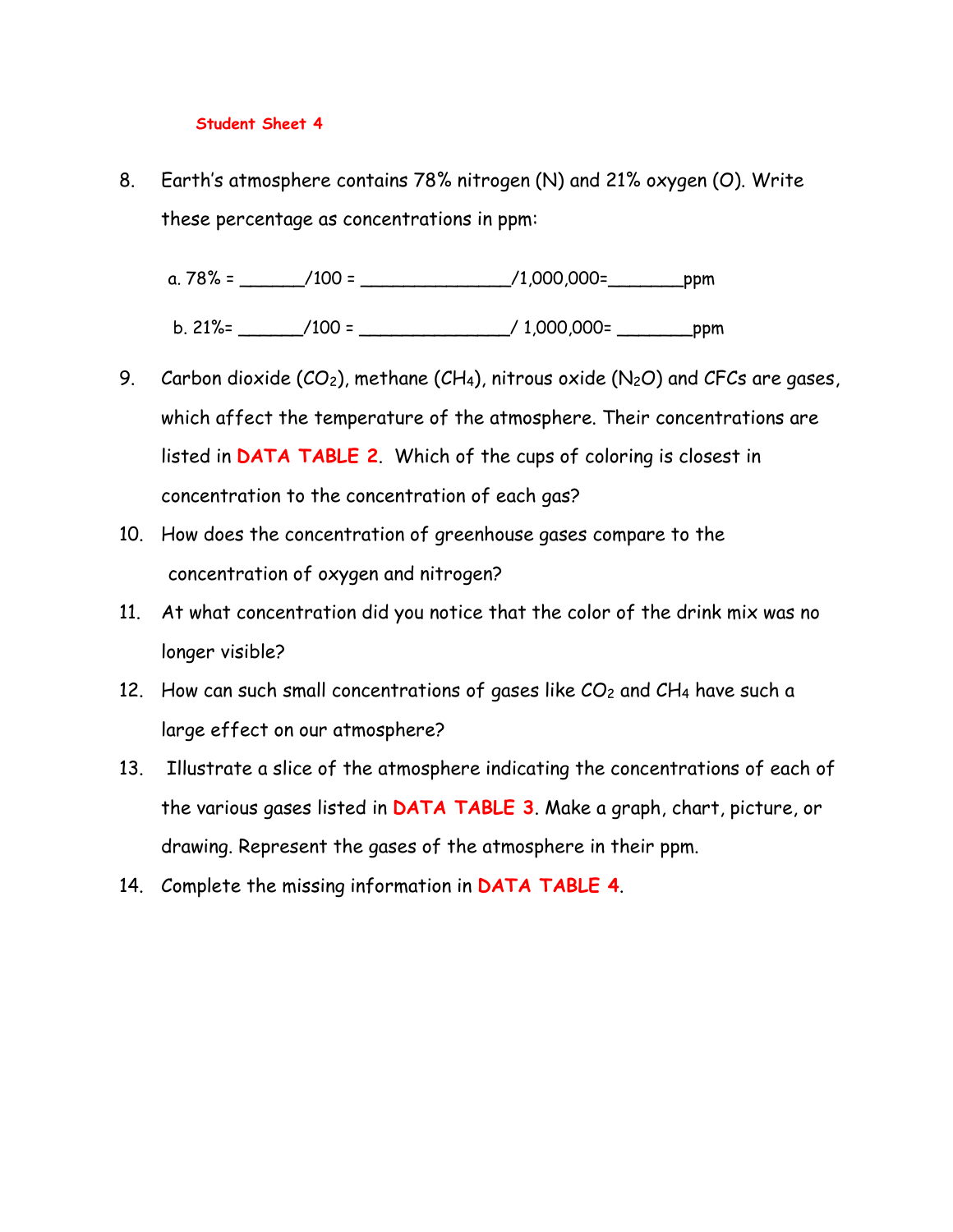## **DATA TABLE 1**

| CUP#       |  |  | $\bullet$ |  |
|------------|--|--|-----------|--|
| COLOR      |  |  |           |  |
| <b>PPM</b> |  |  |           |  |

### **DATA TABLE 2**

| GAS              | <b>CONCENTRATION</b>                 | CUP# |
|------------------|--------------------------------------|------|
| CO <sub>2</sub>  | 355 ppm= $\frac{2}{\sqrt{2}}$<br>ppb |      |
| CH <sub>4</sub>  | ppb                                  |      |
| N <sub>2</sub> O | ppb                                  |      |
| $CFC-11$         | .0003 ppm= _____<br>ppb              |      |
| $CFC-12$         | $.0005$ ppm =<br>ppb                 |      |

## **DATA TABLE 3**

| GAS            | <b>CONCENTRATION PPM</b> |  |  |  |
|----------------|--------------------------|--|--|--|
| Nitrogen       | 780,000                  |  |  |  |
| Oxygen         | 210,000                  |  |  |  |
| Water vapor    | 40,000                   |  |  |  |
| Argon          | 10,000                   |  |  |  |
| <b>Neon</b>    | 8                        |  |  |  |
| Helium         | 5                        |  |  |  |
| Methane        | 1.7                      |  |  |  |
| Ozone          | 0.1                      |  |  |  |
| <b>CFCs</b>    | .0006                    |  |  |  |
| Carbon dioxide | 345                      |  |  |  |